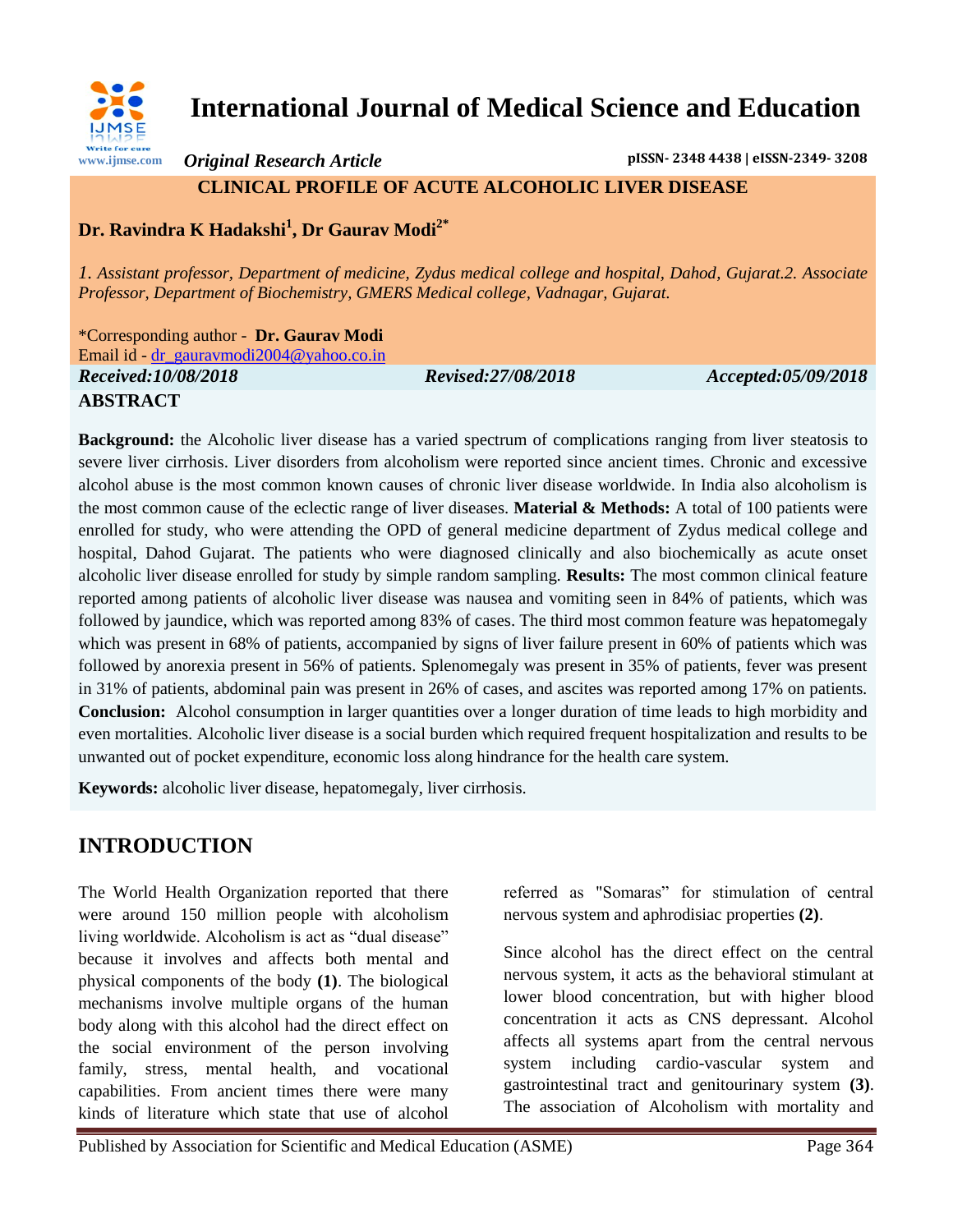morbidity is very high, which accounts nearly 4% of the deaths worldwide, and 5% of the DALYs lost worldwide attributed to alcohol abuse **(4)**. Alcoholic liver disease has a varied spectrum of complications ranging from liver steatosis to severe liver cirrhosis. Liver disorders from alcoholism were reported since ancient times. Chronic and excessive alcohol abuse is the most common known causes of chronic liver disease worldwide **(5)**. In India also alcoholism is the most common cause of the extensive range of liver diseases **(6)**. The alcoholic liver disease accounts for a clinic-histological spectrum, which includes mild fatty liver to severe, alcoholic hepatitis and severe alcoholic cirrhosis. Fatty liver is not a life-threatening condition, but alcoholic hepatitis and liver cirrhosis are life-threatening and can be fatal **(7)**. Alcoholic liver diseases are diagnosed primarily from clinical history, general physical examination and laboratory investigations.

The possible variables that can alter the path of development of alcoholic liver disease includes the amount, duration and percentage of alcohol content in consumption along with drinking patterns, age, gender, obesity, ethnicity, nutritional deficiency specially protein, pregnancy, iron overload, concomitant infection like viral hepatitis and several genetic factors **(8)**. The present was conducted to assess the clinical profile of patients with the acute alcoholic live disease with its complications.

#### **MATERIALS & METHODS**

The present cross-sectional study was conducted at our tertiary care hospital. A total of 100 patients were enrolled for research, which was attending the OPD of general medicine department of Zydus medical college and hospital, Dahod Gujarat. The patients who were diagnosed clinically and biochemically as acute onset alcoholic liver disease enrolled for study by simple random sampling. Clearance from Institutional Ethics Committee was taken before the start of the study and written informed consent for the study purpose was obtained from all the enrolled participants. All the participants were subjected to a pretested proforma and demographic data recorded such as age, gender, weight, height, educational and marital status, smoking, socioeconomic status, drug

allergies, detailed history of alcohol intake habits, along with the thorough clinical examination. Patients who had chronic debilitating diseases such as diabetes mellitus, cardiac disorders, autoimmune diseases, liver infections, cancer patients and lactating or pregnant mothers were excluded from the study. The data were analyzed by using software's MS Excel 2010, Epi Info v7 and SPSS v22.

#### **RESULTS**

In the present study total of 100 subjects were enrolled after taking consent from them, the study procedure explained to them. In our study, the age of the patients was range from 20 to 60 years, out of which the maximum number of the study participants were categorized in the age group of 31-40 years (48%). 21% of the study participants were in the age group of 21- 30 years, 19% of the study participants were in the age group of 41-50 years, and lastly, 12% of patients were in the age group of 51-60 years. On the occupation-wise distribution of the patients, it was reported that the maximum number of patients were farmers that were 57%, 25% were employed at private service, 13% were daily wages workers, and 05% were unemployed. In the present study, by gender-wise distribution, it was found that only 02% of study participants were females and 98% were males, this may be because of simple random sampling. (Table 1)

In the present study on the basis of alcohol consumption majority of the patients that was 71% of patients had the current history of alcohol intake more than 60 gm of alcohol in 24 hours. 23% of patients had the history of alcohol intake of 50 - 60 gm of alcohol in 24 hours and 6% of patients had the history of alcohol intake of less than 50 gm of alcohol in 24 hours. In our study by alcohol consumption/abuse majority of the study participants that was 58% had a history of alcohol intake of more than five years of duration. 24% of patients had the history of alcohol consumption for past 3-4 years, 13% of patients had the history of alcohol consumption for prior 2-3 years, and 5% of patients had the history of alcohol consumption for past 1-2 years. (Table 2)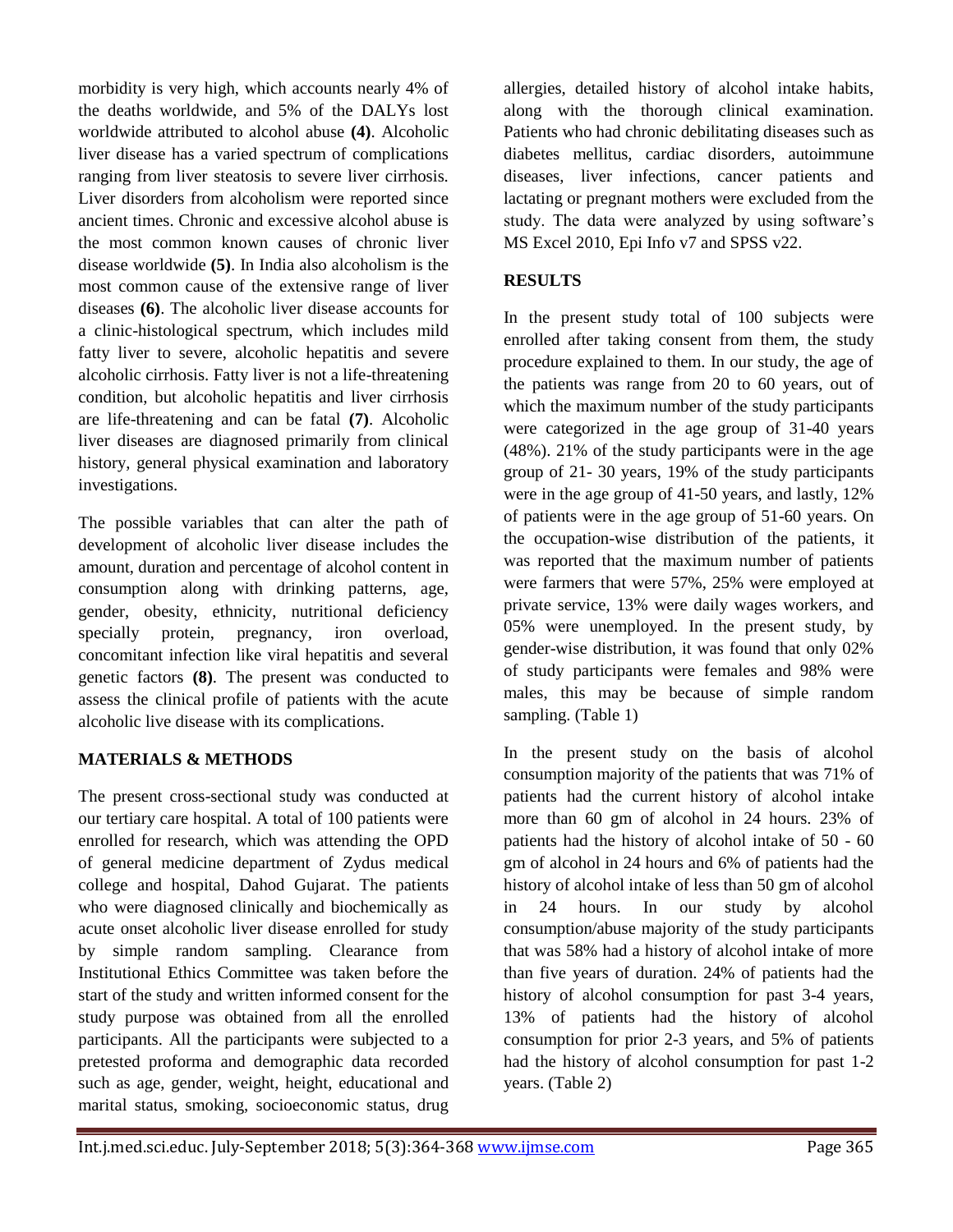|               | <b>Variables</b> |     |
|---------------|------------------|-----|
| Age (years)   | $21-30$ years    | 21% |
|               | $31-40$ years    | 48% |
|               | $41-50$ years    | 19% |
|               | $51-60$ years    | 12% |
| <b>Gender</b> | Male             | 98  |
|               | Female           | 2   |

**Table 1: Age and gender-wise distribution of study participants.**

**Table 2: Distribution of study participants based on the amount and duration of alcohol consumed.**

| <b>Variables</b>                                  |                         | No. of<br>cases |
|---------------------------------------------------|-------------------------|-----------------|
| <b>Quantity consumed</b><br>(gm/24hr)             | $<$ 50 gm/24 hr         | 06%             |
|                                                   | 50-60 $\text{gm}/24$ hr | 23 %            |
|                                                   | $>60$ gm/24 hr          | 71%             |
| <b>Duration of alcohol</b><br>consumption (years) | 1-2 years               | 05%             |
|                                                   | 2-3 years               | 13%             |
|                                                   | 3-4 years               | 24%             |
|                                                   | $>5$ years              | 58%             |

In the present study, the most common clinical feature reported among patients of acute liver disease was nausea and vomiting seen in 84% of patients, which was followed by jaundice, which was reported among 83% of cases. The third most common feature was hepatomegaly which was present in 68% of patients, accompanied by signs of liver failure present in 60% of patients which was followed by anorexia present in 56% of patients. Splenomegaly was present in 35% of patients, fever was present in 31% of patients, abdominal pain was present in 26% of cases, and ascites was reported among 17% on patients. (Table 3)

**Table 3: Distribution of study participants based on clinical features.**

| <b>Clinical features</b>      | No. of cases |
|-------------------------------|--------------|
| <b>Nausea and vomiting</b>    | 84%          |
| <b>Jaundice</b>               | 83%          |
| <b>Hepatomegaly</b>           | 68%          |
| <b>Signs of liver failure</b> | 60%          |
| Anorexia                      | 56%          |
| <b>Splenomegaly</b>           | 35%          |
| Fever                         | 31%          |
| Abdominal pain                | 26%          |
| <b>Ascites</b>                | 17%          |

#### **DISCUSSION**

In the present study total, 100 patients were enrolled, and their ages were range from 20 to 60 years, out of which the maximum number of the study participants were categorized in the age group of 31-40 years (48%). Similar inclusion criteria reported in a study conducted by Chavan et al. on the alcoholic liver disease where the majority of the patients, that was 34% were in the age group of 30-40 years **(9)**. In the present study, from gender-wise distribution, it was found that only 02% of study participants were females and 98% were males. In contrast to our study Nand et al. also reported male predominance by comprised a total of 201 male patients with alcoholic liver disease with the mean age of  $46 \pm 9.9$  years with the mean weight of 59±6.2 kg (**10)**.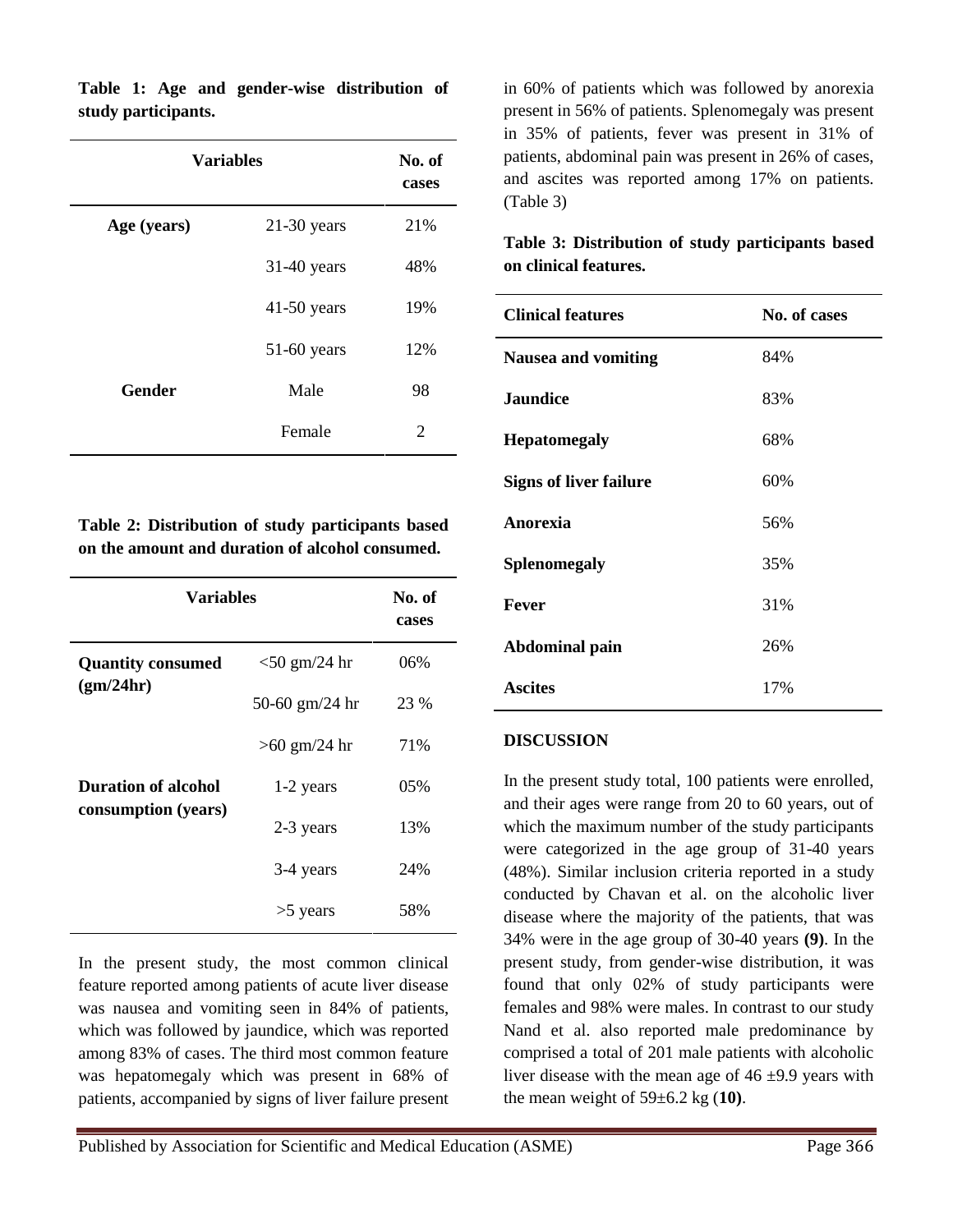In the present study maximum numbers of patients were farmers that were 57%, 25% were employed at private service, 13% were daily wages workers, and 05% were unemployed. This line of work was contrary to the occupation pattern of the Pathak et al. study, in which majority of patients were army/exarmy 31%, followed by farmers 6% and private sector employee 5% and no documentation in rest of patients **(11)**.

In the present study on account of alcohol consumption/abuse majority of the patients that was 71% of patients had the current history of alcohol intake of more than 60 gm of alcohol in 24 hours. 23% of patients had the history of alcohol intake of 50 - 60 gm of alcohol in 24 hours and 6% of patients had the history of alcohol intake of less than 50 gm of alcohol in 24 hours. However, these results were, in contrast, to study conducted by Ray et al., which reported that the maximum number of the patients (30%) had alcohol consumption of 81-90 grams per day along with the poor quality of country liquor for more than nine years **(12)**.

In the present study, the most common clinical feature reported among patients of acute liver disease was nausea and vomiting seen in 84% of patients, which was followed by jaundice, which was reported among 83% of cases. The third most common feature was hepatomegaly which was present in 68% of patients, subsequently by signs of liver failure present in 60% of patients which was followed by anorexia present in 56% of patients. Splenomegaly was present in 35% of patients, fever was present in 31% of patients, abdominal pain was present in 26% of cases, and ascites was reported among 17% on patients.

In contrast to present study another study conducted by Mitra et al among patient of alcoholic liver disease reported that ascites was the most common finding and present in 53.7% patients, hepatic encephalopathy in 21% cases, upper gastrointestinal bleed in 18%, sub-acute bacterial peritonitis in 4% cases and hepatorenal syndrome in 3% cases **(13)**. Ascites was also the most common finding in a study conducted by Mendenhall et al. among patient of alcoholic liver disease and reported in 60 % of

patients **(14)**. Nearly similar results to present study were also published in scientific research conducted by Khatroth S among participants, which were patients of alcoholic liver disease and reported that nausea and vomiting and jaundice were found in 83.3 % patients which followed by hepatomegaly among 66.6% patients. Other clinical features stated were the loss of appetite or anorexia and palpable splenomegaly. Other signs of liver failure were also reported and present in 58.3% patients **(15)**.

#### **CONCLUSION**

We concluded from the present study that alcohol consumption in larger quantities over a longer duration of time leads to high morbidity and even mortalities. Alcoholic liver disease is a social burden which required frequent hospitalization and results to be unwanted out of pocket expenditure, economic loss along encumbrance for the health care system. It is recommended that health education and awareness should be provided to the community by healthcare professionals for alcohol abuse and screening should be done on regular periodic intervals. By these efforts, we can decrease morbidity and mortality of the alcoholic liver disease.

#### **REFERENCES**

- 1. Sudhinaraset M, Wigglesworth C, Takeuchi DT. Social and Cultural Contexts of Alcohol Use: Influences in a Social-Ecological Framework. Alcohol Res. 2016; 38(1):35–45.
- 2. Suthar H, Suthar K, Mewada B. Clinical profile of cases of alcoholic liver disease. Int J Med Sci Public Heal. 2013; 2(2):394.
- 3. Frazier TH, Stocker AM, Kershner NA, Marsano LS, McClain CJ. Treatment of alcoholic liver disease. Therap Adv Gastroenterol. 2011 Jan; 4(1):63–81.
- 4. Rehm J, Dawson D, Frick U, Gmel G, Roerecke M, Shield KD, et al. Burden of disease associated with alcohol use disorders in the United States. Alcohol Clin Exp Res. 2014 Apr; 38(4):1068–77.